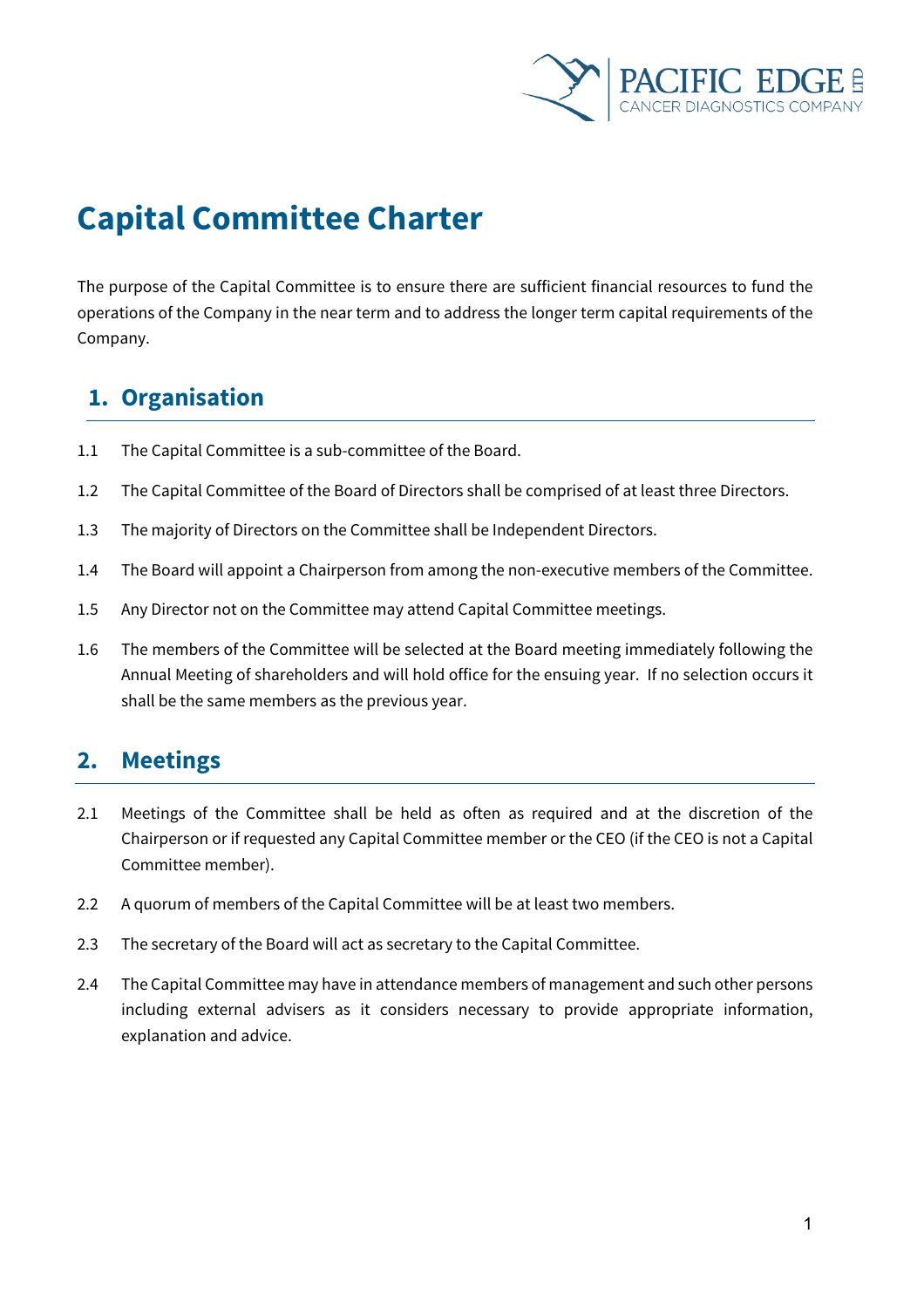

# **3. Objectives**

- 3.1 The objectives of the Capital Committee are to advise and provide assurance to the Board in order to enable the Board to discharge its responsibilities in relation to the oversight of the management of Pacific Edge Limited's financial resources and major financial strategies and transactions.
- 3.2 The day to day management decisions are to be undertaken by the management team, in accordance with the recommendations of the Committee and approved delegation of authorities.

# **4. Accounting and Reporting**

- 4.1 The Capital Committee will be accountable to the Board.
- 4.2 After each meeting the Chairperson will report the Capital Committee's recommendations and findings to the Board.
- 4.3 The minutes of all Capital Committee meetings will be circulated to the Board.
- 4.4 Extracts from the minutes will be made available to the CEO (should the CEO not be a member of the Capital Committee) and to such other persons as the Board directs, to enable them to properly carry out their functions.

### **5. Access and Authority**

- 5.1 The Capital Committee has the delegated authority of the Board to seek/access any information from any employees or to obtain such outside information and advice as deemed necessary to fulfil its function, duties and responsibilities.
- 5.2 All employees are required to co-operate with any request made by the Committee.
- 5.3 The Committee will make recommendations to the Board on all matters requiring a Board mandate.
- 5.4 The Capital Committee does not have any delegated authority to make a decision in the Board's name or on its behalf.

## **6. Responsibilities**

6.1 The Capital Committee's responsibilities are: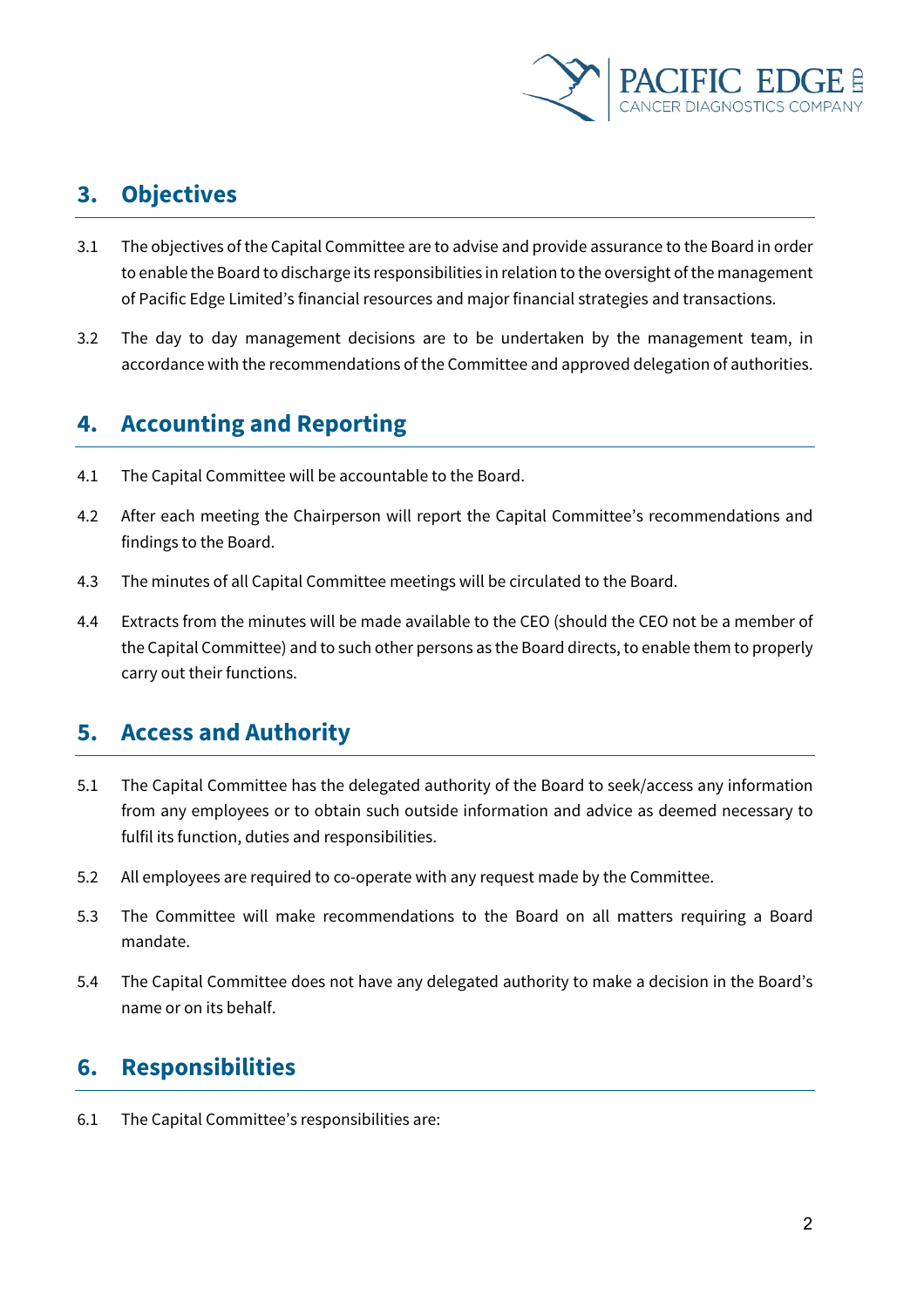

- 6.2 To oversee the management of financial resources and major financial strategies and transactions;
	- a. Be a forum to consult and report in relation to the capital structure and ongoing financing strategy reflective of the financial risk appetite set by the Board;
	- b. Review and recommend to the Board in relation to setting strategy for capital management, debt financing and financial risk management;
	- c. Review and monitor the company's financing strategy and advise the Board whether the financing arrangements have been entered into on appropriate terms, at an appropriate cost and are appropriate financing arrangements for their purpose;
	- d. Advise the Board of any matters identified during the course of carrying out its duties that might have a significant impact on the ability of the Company to raise financing in the future or place restrictions on equity;
	- e. Provide oversight in relation to debt and funding arrangements including financial instruments used for managing financial risk, such as interest rate and foreign exchange risk, and to make recommendations to the Board in relation to these matters;
	- f. Recommend to the Board appointment of advisors as required for advice and / or executive of the Company's capital management strategy;
	- g. Oversee the development and implementation of a capital programme to be recommended for approval by the Board. Matters to be considered in relation to the capital programme include:
		- i. Capital strategy, execution and timing;
		- ii. Capital structure, allocation to domestic and international markets;
		- iii. Appointment of Lead Managers;
		- iv. Appointment of legal and other advisors;
		- v. Financial Model;
		- vi. Oversight of the Information Memorandum preparation and verification process;
		- vii. Legal documentation finalisation and sign off;
		- viii. Selection and allocation to shareholders and investors.
	- h. Provide guidance to the management team throughput the capital processes;
	- i. Review and recommend to the Board regarding terms of the financing processes.

## **7. Accountability to the Board**

7.1 The Board reviews annually the Capital Committee's performance against this Charter.